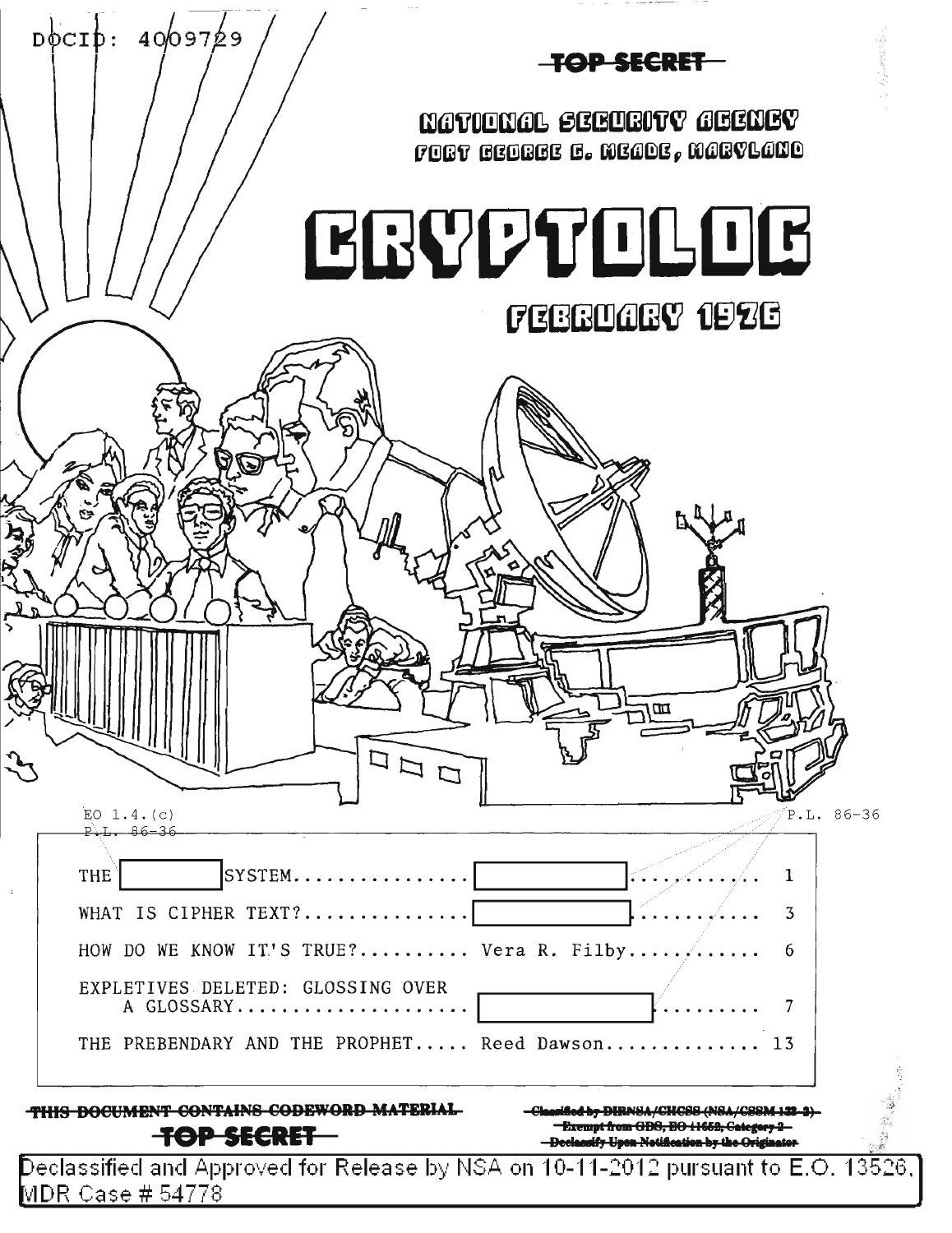DOCID: 4009729

الرفاف وي

 $\label{eq:2.1} \mathcal{L}(\mathcal{L}) = \mathcal{L}(\mathcal{L}) \mathcal{L}(\mathcal{L}) = \mathcal{L}(\mathcal{L}) \mathcal{L}(\mathcal{L})$ 

 $\sim 10^7$ 

**'fOP BECRE,+,**

# **EGYPTOLOG**

Published Monthly by PI, Techniques and Standards,

for the Personnel of Operations

| VOL. III, No. 2                                                                           | FEBRUARY 1976     |            |  |  |
|-------------------------------------------------------------------------------------------|-------------------|------------|--|--|
| PUBLISHER                                                                                 | WILLIAM LUTWINIAK |            |  |  |
| BOARD OF EDITORS                                                                          |                   |            |  |  |
| Editor in Chief Arthur J. Salemme (5642s)                                                 |                   |            |  |  |
| $Cryptanalysis$                                                                           | (8025s)           | P.L. 86-36 |  |  |
| Language Emery W. Tetrault (5236s)<br>Machine Support                                     | (3321s)           |            |  |  |
| Mathematics Reed Dawson (3957s)                                                           |                   |            |  |  |
| Special Research Vera R. Filby (7119s)<br>Traffic Analysis Frederic O. Mason, Jr. (4142s) |                   |            |  |  |

For individual subscriptions send name and organizational designator to: CRYPTOLOG, PI

**TOP SECRET** 

a series de la mais de la maria

 $\mathbf{a}$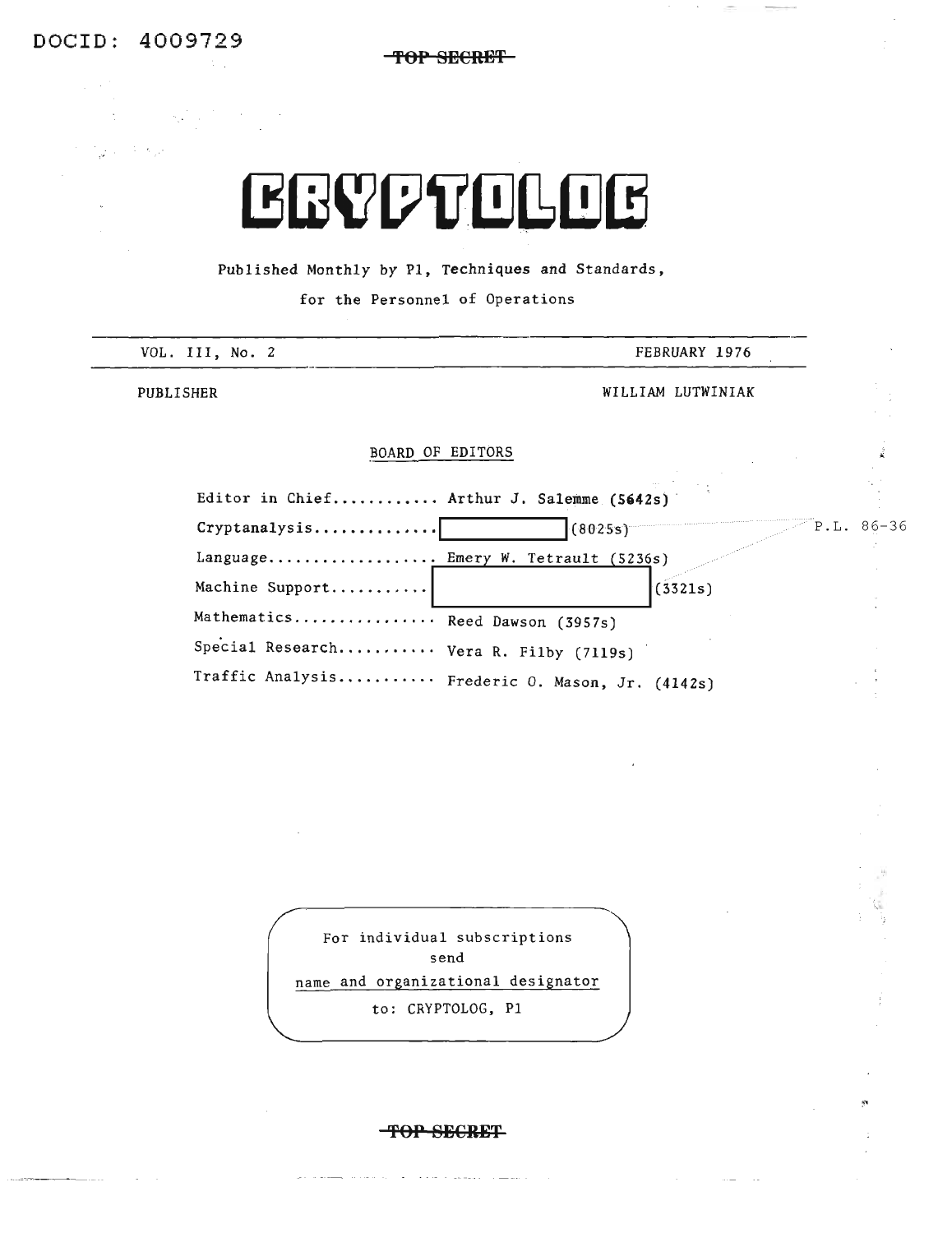**SECRET** 

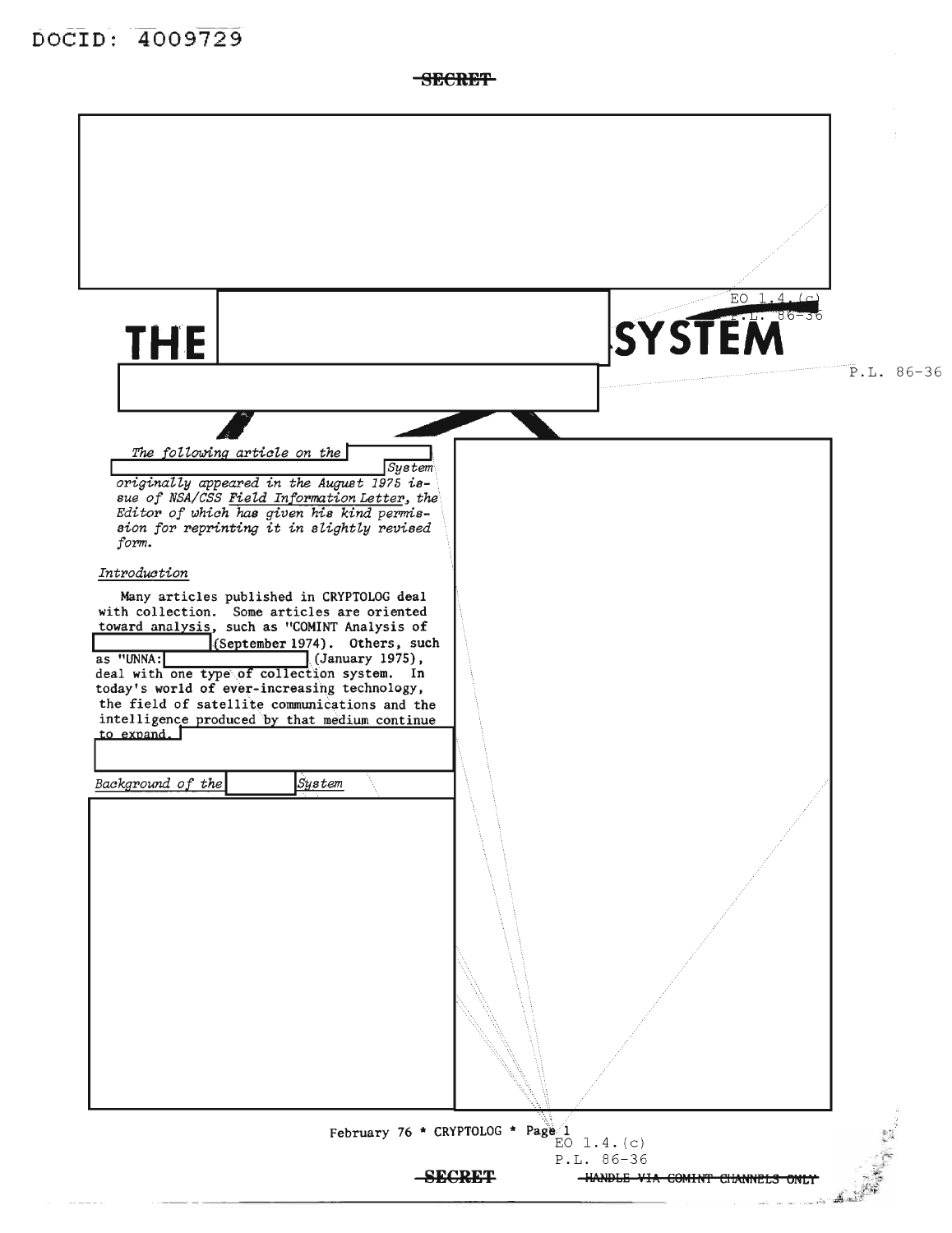$\epsilon$ 

.<br>In the community contribution of the contribution of the contribution of the contribution of the contribution of the contribution of the contribution of the contribution of the contribution of the contribution of the con

 $\sim$  14  $\sigma$ 

|                                                                                                                                         | ing and message processing, equipment-control c)<br>information, and tasking priority data. |
|-----------------------------------------------------------------------------------------------------------------------------------------|---------------------------------------------------------------------------------------------|
|                                                                                                                                         | Tasking software                                                                            |
|                                                                                                                                         |                                                                                             |
|                                                                                                                                         |                                                                                             |
| The data base consists of three files.<br>These files contain TEXTA-type information,<br>processing parameters for both signal process- |                                                                                             |
|                                                                                                                                         | (Continued on page 12)                                                                      |
|                                                                                                                                         |                                                                                             |
|                                                                                                                                         |                                                                                             |

February 76 \* CRYPTOLOG \* Page 2

 $\overline{\phantom{a}}$ 

 $\langle\,\cdot\,,\,\cdot\,\rangle$  ,  $\langle\,\cdot\,\rangle$  is  $\langle\,\cdot\,\cdot\,\rangle$ 

 $\hat{\mathcal{L}}_{\text{c}}$  and  $\hat{\mathbf{z}}$  is a set of  $\hat{\mathcal{L}}$  , and  $\hat{\mathcal{L}}_{\text{c}}$ 

 $\sim$   $\sim$ 

 $\hat{z}_1$  ,  $\hat{z}_2$  , and the contract constraint the components of the contract of  $\hat{z}_1$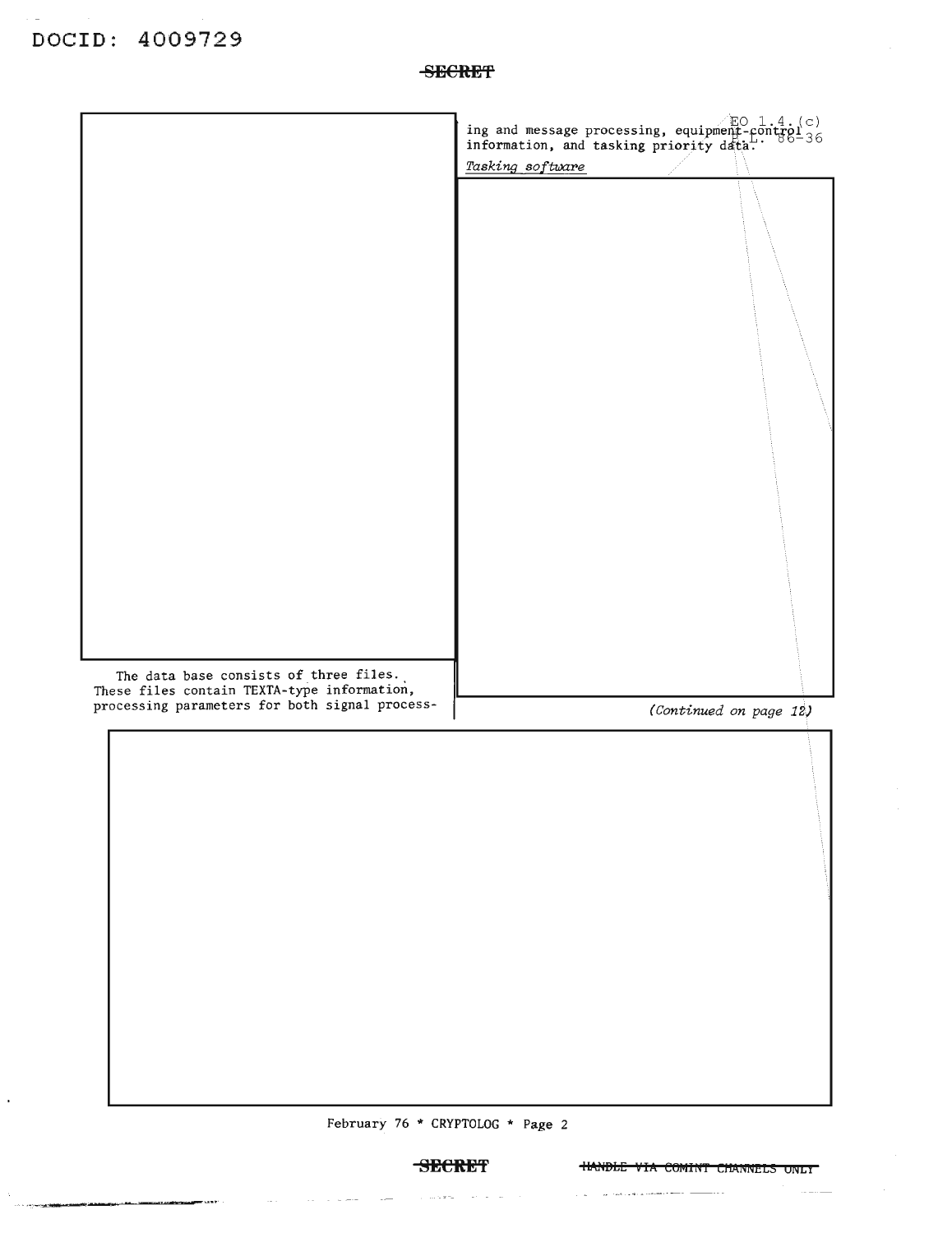DOCID: 4009729

 $\overline{TOP}$  SECRET UMBRA-

P.L. 86-36

一个 经产品的

## **WHAT IS CIPHER TEXT?**

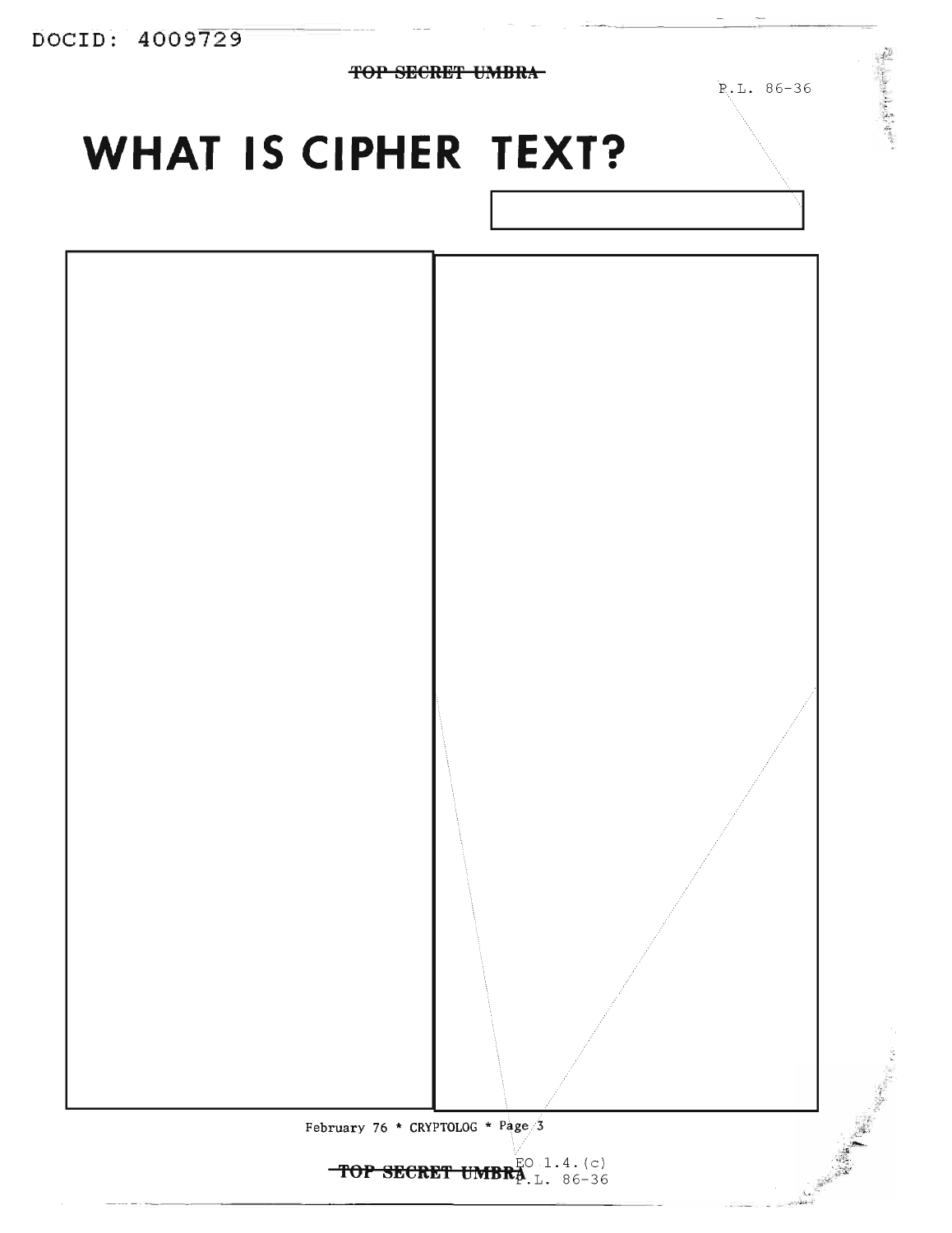$\mathbf{I}$ 

 $\cdot$ 

 $\bar{\bar{z}}$ 

 $\frac{1}{\epsilon_{\rm w}}$ 

 $\sim 10^{-11}$ 

**Contractor** 

والمتحدث والمستحقق والمستحدث والمستحدث

 $\sim 100$  km s  $^{-1}$ 

 $\sim 10^{-1}$ 

 $\Delta\omega$  ,  $\Delta\omega$ 

 $\alpha = 1000$ 

 $\beta$  ,  $\beta$  ,  $\beta$ 



February 76 \* CRYPTOLOG \* Page 4

 $\sim 100$ 

 $\sim$   $\sim$   $\sim$   $\sim$ 

 $\sim 10^{-11}$ 

 $\sim 10^{-1}$ 

 $\sim 10^{11}$  and  $\sim 10^{11}$ 

المواسدة

التفاعيل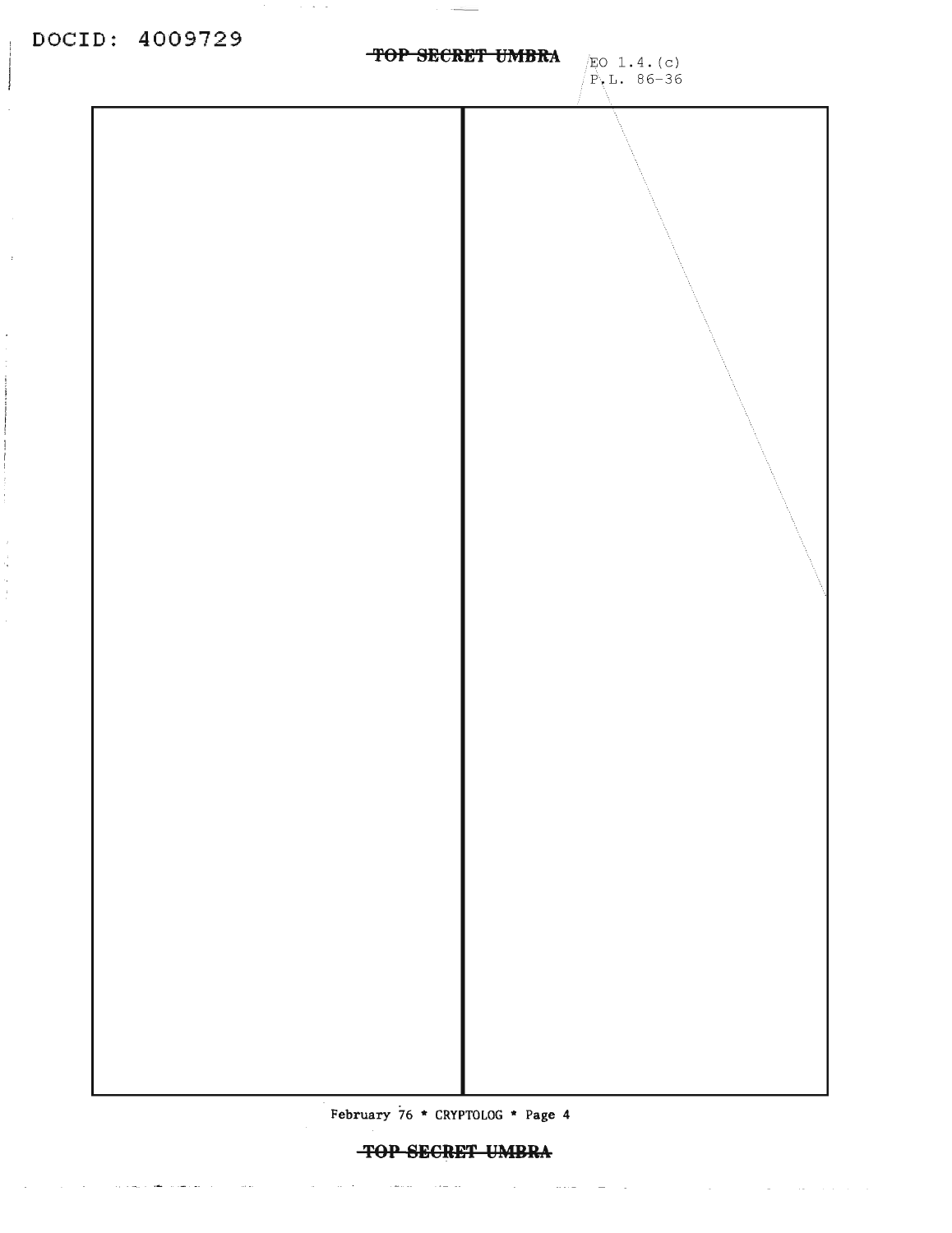### **TOP SECRET UMBRA**

المتعط بالمنا

February 76 \* CRYPTOLOG \* Page 5



İ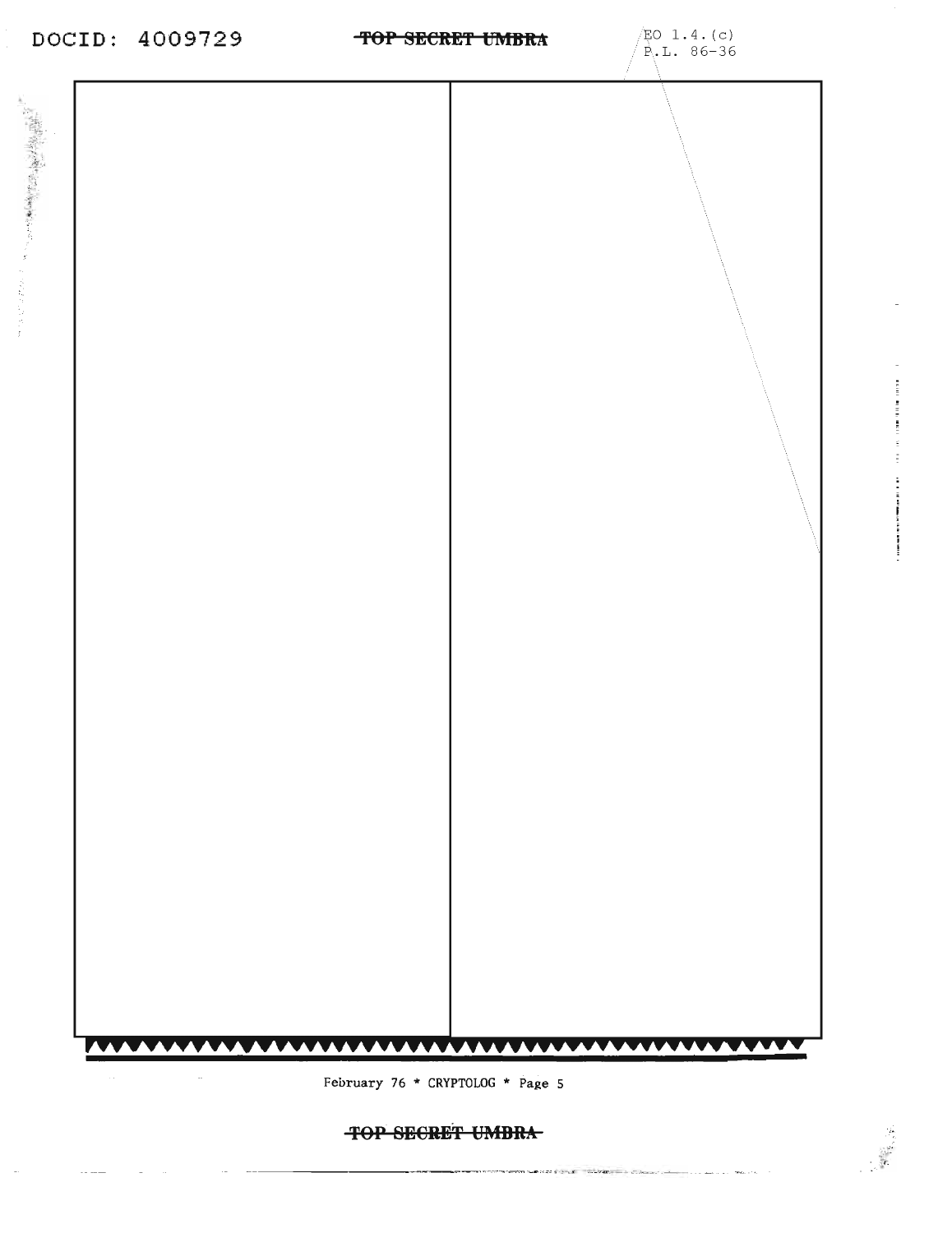$P.L. 86-36$ 

## **HOW DO WE KNOW IT'S TRUE?**<br>VERA R. Filby, E12

It was the last day of our first one-week course designed to acquaint DIA analysts with SIGINT and improve their understanding of it. All week long we instructors and our guest speakers, experts from all over the Agency, had been providing these mostly middle-level all-source analysts with a broad view of the whole SIGINT process from collection through processing to reporting and dissemination, thus offering them an opportunity for insight seldom afforded our own middle-level analysts. It was a questionand-answer period following the last lecture on reporting, and one student, probably in his thirties and typical of the class, stood up and said, "Yes, but if it's SIGINT, how do we know it's true?" The question was so unexpected that none of the nonplussed instructors can now remember what kind of answer was offered. The SIGINT people in the room just didn't know what to make of it. After all, to us in the business there is no such question: if it's/SIGINT, then it is true, by definition. SIGINT is "the enemy speaking," to repeat the familiar phrase.

These DIA classes, which have been given almost every month since August 1974, were organized in response to a recommendation from Dr. Hall, Assistant Secretary of Defense for Intelligence, to provide training for improved exploitation of SIGINT. This recommendation was a result of the Intelligence Community Staff

which provided

evidence that the intelligence community failed to use the SIGINT information available and published in SIGINT reports. In reading the staff study, Dr. Hall concluded that production analysts "need to be cross-trained thoroughly in the use of SIGINT source material, so that they can understand its capabilities and become familiar with the methods of SIGINT analysis, and with the modes and highly specialized terminology of SIGINT reporting."

After that first class, with the "how do we know it's true" challenge from one of its members after we had been pouring out the SIGINT story all week, we continued to get echoes in later classes of the attitude implicit in the question. It must have been the end of the third class before it finally began to seep through to our awareness that some of those readers out there, those "users" of our product, have a perception of SIGINT reality quite different from our own. We began to realize that for at least some of them the world is bathed in an ether infused with false signals emitted just to deceive and mislead, and they seem to have a vision of a cryptologic community immersed in that miasma and vulnerable to its poisons. Once we began to all these these years they had; the answer to

a mixture of surprise, amusement, annovance, and impatience.

But we felt uneasily that we were not reaching all of the students, not convincing them, not instilling in them the quality of understanding that the course was intended to provide.

On 21 October in the Friedman Auditorium, spoke on "SIGINT in Vietnam: Lessons Unlearned" for the CAA. His message brought it home to us that this attitude on the part of some of our users is more than an occasional aberration to be allowed for, ignorance to be alleviated, or, among some in high places. arrogance to be swallowed and endured. It can be lethal. And Tom gave specifics. Among them. the SIGINT evidence of Tet was not believed; it was dismissed as "deception." The SIGINT evidence of the final collapse of Saigon was not believed; it was "deception."

Then maybe it is time for us in the cryptologic community to do something about it. As a start, let us who manage and present the course "SIGINT Exploitation for User Analysts" use the pages of CRYPTOLOG to propose some kind of symposium or conference to bring together all we know about radio deception since the end of EO  $1.4. (c)$ World War II. It would not concern so much  $P.L. 86-36$ electronic deception, the techniques of electronic warfare, since that is quite well studied and documented, but would survey all we know P.L. 86-36 about radio deception. Of those who should be invited to participate, we can think immediately who knows the Vietnam story; of ofl

Æ who has studied the subject intensively and as a member of NFOIO has provided the lecture for the DIA course. Who should sponsor such a conference? We are asking the question; we don't know the  $P.L. 86-36$ answer. EO  $1.4. (c)$ 

But we do know that a thorough and definitive study of radio deception would be of immense value for two complementary groups of people -- the SIGINT analysts and the users they serve. For the analysts:

And for the users, the basis for the confidence we have been assuming appreciate this perception, we regarded it with their question, "How do we know it's true?"

EO  $1.4.$  (c) P.L. 86-36 February 76 \* CRYPTOLOG \* Page 6

**SECRET SPOKE**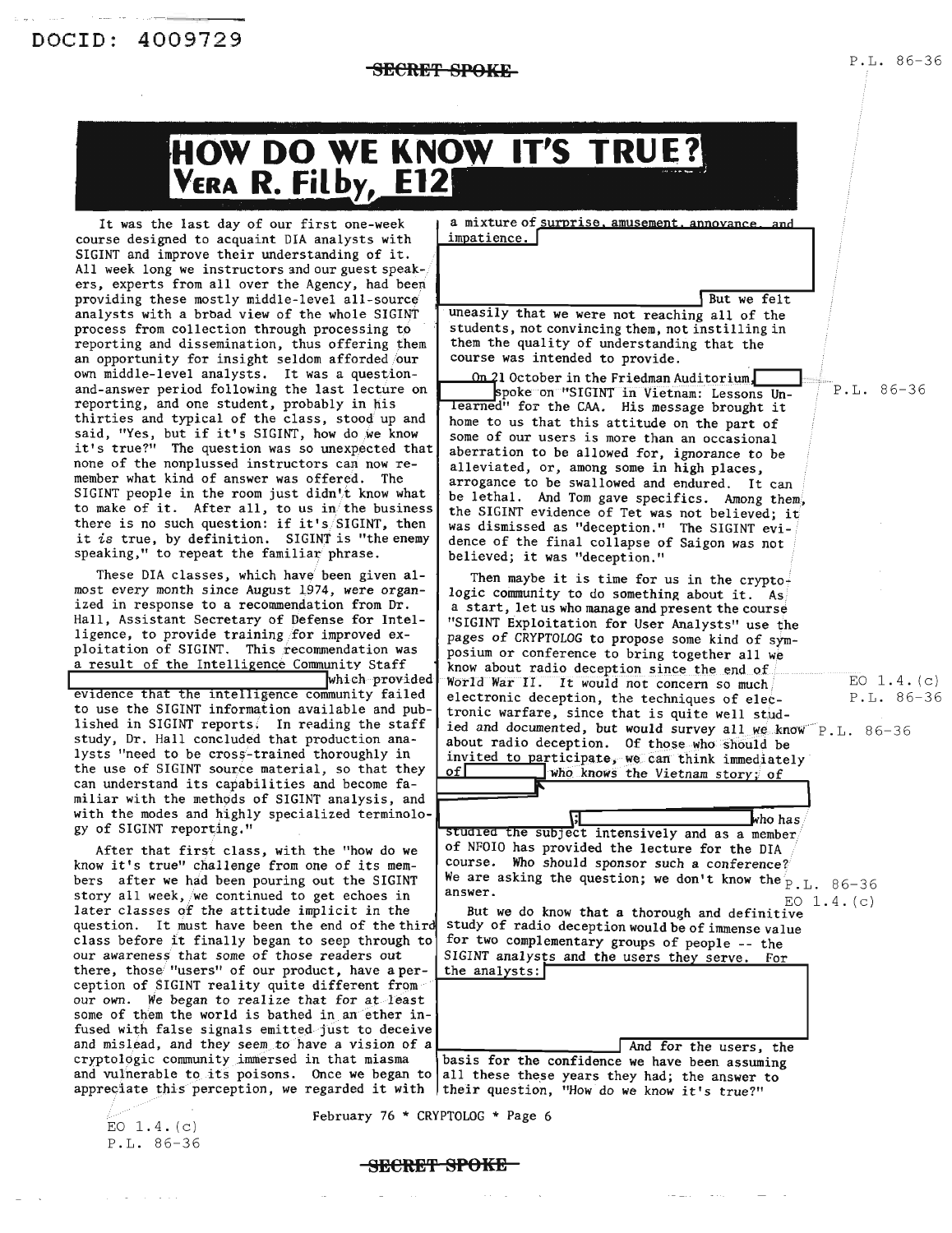UNCLASSIFIED

## **EXPLETIVES DELETED: GLOSSING OVER A GLOSSARY**

*Editor's note: The truly professional linguist needs every conceivable specialized dictionary he can get, including dictionaries of "nonstandard" language swh as occu- pational jargon, slang, and even obscenityl. The nonlinguist can easily understand the need for a glossary of the words used, say, by a Russian steel worker, but aU he has to find is a single English obscenity in a slang glossary (not to mention an entire book devoted to obscenity) and he is convinced that the linguist is <sup>a</sup> professional, all right* -- *<sup>a</sup> professional Dirty Old Man. In the arti-*

 $s$ everal "nasty words" is reviewed by <sup>I</sup> *lin <sup>a</sup> manner:thqtd08S not alter the . 'linguist'f} DOMimage: there's nothing in it to offend anybody's* Aunt *Hattie.* So read.<br>and enjoy!<br>The article is a slightly revised version<br>of a talk that *and enjoy!*

*cle that foZlows, a valuable aid containing*

P.L. 86-36 *of a talk that a slightly* revised version *of a talk that CLA* '*s Specialnteres oup on LeX1.-cography (SIGLEX). CRYFTOLOG readers who are interested in the problems of compiling foreignlanguage glossaries, dictionaries, etc. are invited to attend the Group's regularly-held meetings.* Frr *further information, call* **I** *SIGLEX Chairman, 5642s.*

\* \* \* \* .\*

*Soviet mson Camp Speech: A Survivor's Glossary.* Meyer Galler and Harlan E. Marquess. University of Wisconsin Press, 1972. 216 pp.

#### *Introdwtion*

1)11 adhere to the title of this article and refrain from citing any of the obscenities, vulgarities, and curses contained in the book being reviewed. Like the lady who had to jump up onto the bureau and lean out of the window

before she could see something to phone the police about, the reader will have to refer to the book himself before seeing anything that offends him. I shall limit myself to the following topics:

P.L.

I  $86 + 36$ 

- Galler's background and his reasons for writing the book,
- the origin of Soviet prison camp speech,
- the characteristics of Soviet prison camp speech (with examples), and
- the attitudes and prominent features of the daily life of Soviet prisoners, as indicated in their speech.

#### ~klller's *backgrOund*

In 1964 Meyer Galler got the idea of compiling a glossary of Soviet labor camp and prison camp Jargon which would be based on his own experiences in Stalin's camps and prisons. The idea came to him while he was reading the reminiscences of other former prisoners, when he realized that such a glossary would be of value to historians; social scientists, students of the Russian language, and the general reader, particularly in the West. Although there had been several occurrences of that jargon in various publications, including Solzhenitsyn's *One Day in the Life of Ivan Denisovich,* no extensive glossary had been published before Galler's book appeared.

Galler was born in Bialystok, Poland, at a time when Poland was part of the tsarist empire. His native language was Russian, which he spoke at home, as well as in elementary school until Russian was supplanted by Polish following the establishment of the independent Polish state after World War I. During World War II, from August 1941 until May 1942, he worked in the Kazakh SSR. One day he was asked to report to the Special Section [NKVD] of the organization where he was working. There he was invited by two NKVD agents to visit the Alma-Ata NKVD office "to clarify certain matters." He was arrested and placed in solitary confinement in Alma-Ata for the 6 months of his investigation. At the end of the investigation, and after exhaustive interrogations, he signed a statement of all charges against him and was

February 76 \* CRYPTOLOG \* Page 7

<sup>1</sup> See: A. J. Salemme, "Beyond Webster and All That: Dictionaries of Unconventional Language," *Studies in IntelZigence* [CIA], Vol. 13, No.2, 1969.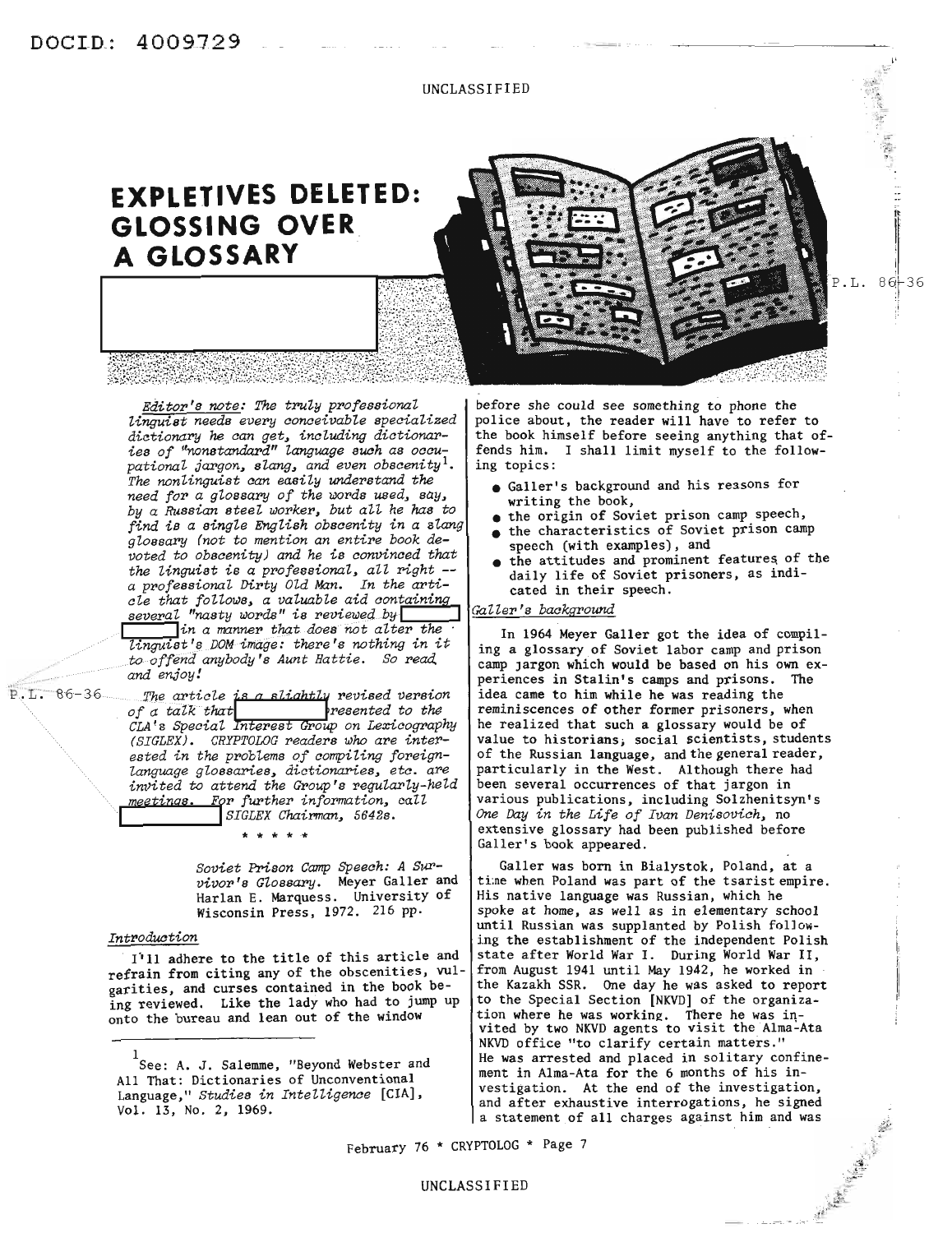then transferred to a common cell to await trial. In 1943 he'was sentenced without trial to 10 years of corrective labor camps on the basis of his alleged "counterrevolutionary activities" (that is, on the basis of his racial and geographic background).

He was soon transferred to a camp near Tashkent, capital of Uzbek SSR, where he dug construction foundations. Then he was transferred to the Aktyubinsk labor camp in Kazakh SSR, where he variously worked in the housing area for "free" employees, in a brickmaking camp, in an agricultural area, and in a penalty lime camp, as well as in the main compound. Later he was reassigned to the old Karaganda camps, or KARLAG, which Solzhenitsyn called "a kingdom larger than France" and which Galler reached by circuitous railroad routes. He was released exactly on the tenth anniversary of his arrest. In 1958 he was permitted to leave the Soviet Union.

#### *OTigins of Soviet Prison Camp Speech*

Soviet prison and labor camp speech is a substandard variety of Russian, but it is essentially Russian and a distinctive Russian idiom at that. It contains legal and administrative jargon, borrowings from non-Russian Soviet minority languages, criminal argot, obscenities, and, frequently, elements of uneducated peasant speech. Literature containing prison camp speech typically circulates in *samizdat* ("underground press," usually typewritten) editions. *Samizdat* literature often finds its way to the West, where it is first published in translation, but Solzhenitsyn's *samizdat* novel was published in the USSR be-fore its English translation was published as One *Day in the Life of Ivan Denisovich.*

Prison camp speech first began to appear in print soon after the Russian revolution. Early examples of it can be found in the 1920's in the. accounts of prisoners who had been released or who had managed to escape and subsequently found their way to the West. The 1930's, particularly the time of the purges (1934-1937); yielded a rather large number of works by former prisoners, some of which are only now being published. Nearly all contain some prison camp speech.

Another group of reminiscences deals with World War II and the postwar period. Many of these accounts were written by Poles who were deported to camps in 1939-1940 and released in 1941-1942 to join the Polish units being formed in the USSR to fight the Nazis. Solzhenitsyn most notably represents the postwar period, not only with *Ivan Denisovich* but also his later works *(The Cancer Ward. The* First *Circle. GULAG Arohipelago).* as well as his play *The Love-Girl and the Innocent.* all of which contain prison camp speech. Another author whose work contains this speech is Anatolij Marchenko, whose book *Moi Pokazaniya* (My Testimony), published in 1969, deals with the post-Stalin penal system.

The number of speakers in the USSR who understand and use prison camp speech is presumably quite large, since vast numbers of persons have had firsthand exposure to it and millions more have been closely associated with someone who has. At any rate, Soviet prison camp speech has been and remains remarkably homogeneous. The bulk of its vocabulary has remained quite constant despite the inevitable changes over the years. And that vocabulary seems to be understood everywhere in the Soviet Union.

#### *Charaoteristios of Soviet Prison Camp speeoh*

I mentioned earlier that prison camp speech is not a special language different from Russian, nor even a special regional or social dialect of Russian, but rather a special vocabulary which can be readily incorporated into the speech of any user of Russian. A prisoner arrives in camp with his linguistic habits already formed and these habits are unlikely to change significantly. A college-trained person continues to use a spoken variety of standard Russian, and an uneducated farm worker, for example, continues to use his village dialect. Both persons, however, can easily incorporate into their speech the special vocabulary used in labor camps and prisons.

Since the language we are discussing is overwhelmingly standard Russian, from the standpoint of phonology, morphology, and syntax, it is the lexicon that we must examine in order to find the characteristics of prison camp speech. The authors of the book being reviewed divide their glossary (or lexicon) into five main groups:

- proverbs and sayings, abbreviations,
- 
- argot used by the "criminal element" (that is, the nonpolitical prisoners),
- 
- obscenities, and various items that do not fit within the first four categories.

#### *Proverbs and Sayings*

Prison camp speech, like Russian speech in general, is rich in proverbs, maxims, and similar sayings. Since these sayings frequently refer to such basic concerns as hunger, beatings, and dealings with the established higher authorities, and since it is precisely these concerns that preoccupy the prisoners, they are very popUlar in labor camps and prisons. Proverbs also provide a picture of the morality and the personal code followed by the prisoners. Although the morality developed under extremely hard conditions leaves something to be desired, we can sympathize with the prisoner who knows that:

 $N$ *e* ukradesh', ne prozhivesh'. If you don't steal, you won't make it.

Of course it's too bad that his "making it" conof confect to s too bad that its making it correct tributes to his fellow prisoners' not "making"

February 76 \* CRYPTOLOG \* Page 8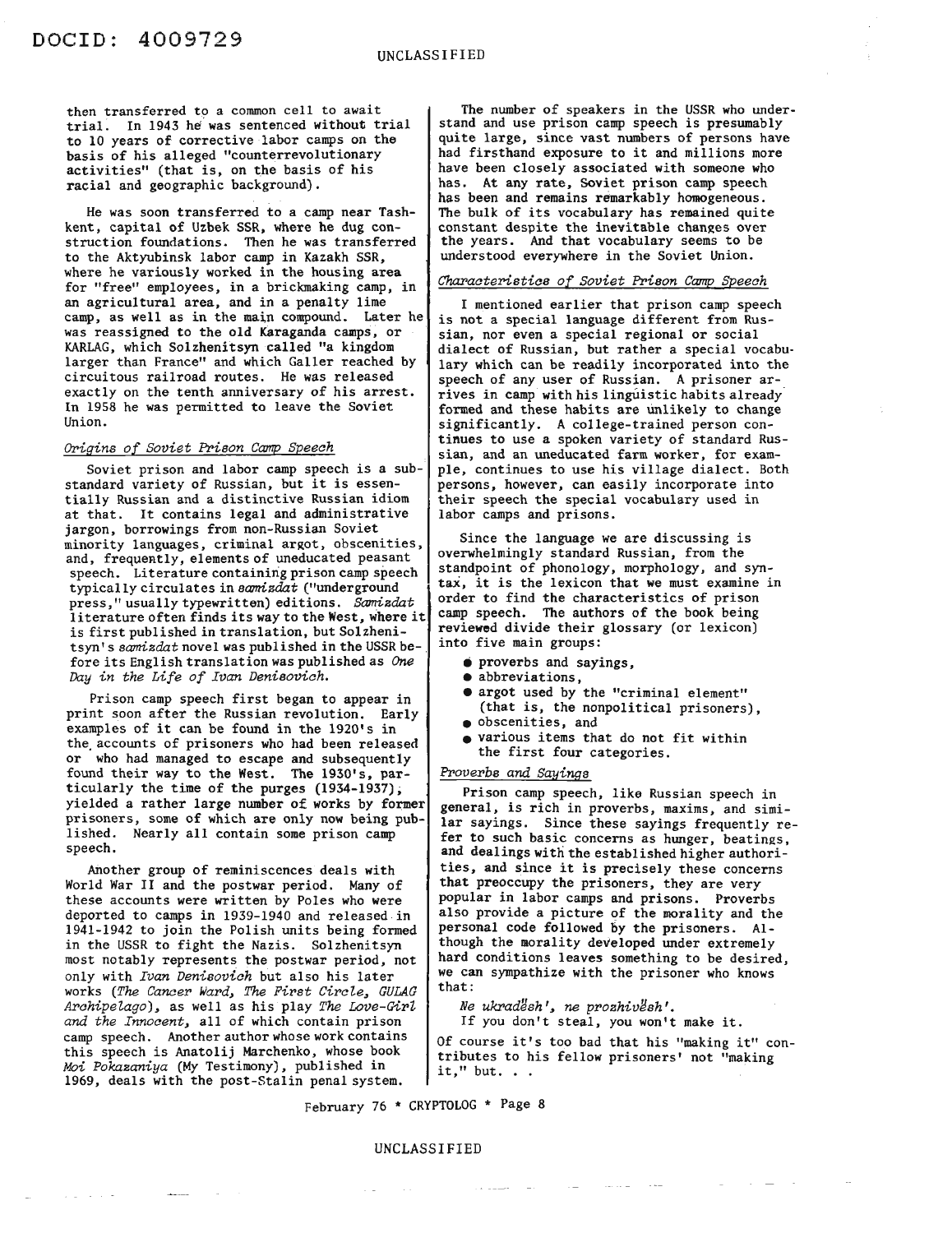### DOCID: 4009729

Similarly:

*Kto kogo smozhet, tot togo i glozhet.* He who can, will swallow you.

*Pl'ivyknesh'; a ne privyknesh', podokhnesh'.* You'll get used to it; if you don't get used to it, you've had it.

*Podokhni ty segodnya, a ya zavtra.,* Croak today if you want to, but I'll wait till tomorrow.

Galler has recorded approximately SO proverbs and sayings of which about a dozen are wellknown old ones not restricted to use by prisoners, and about 10 more that seem clearly to be modeled on, or inspired by, older proverbs. Most of the remainder have been originated among the prisoners. The well-known old proverbs and sayings are, in most instances, extremely apt for describing the conditions the prisoners find themselves in. For example:

(In response to a guard's question during search, "What have you got in your pocket?") *V odnom karmane vosh' na arkane, v drugom blokha na tsepi.*

In one pocket a louse on a leash, in the other a flea on a chain.

*Ehto tol'ko tsvetoahki, a yagodki vperedi.* These are only the little flowers; the berries lie ahead. (Meaning, "The worst  $js$  yet to come.)

*Byla by sheya, a yarmo najd:Itsya.*

If you have a neck, they'll find a yoke for it. (Frequent ironic reply to new arrivals asking about what kind of work they'll be assigned to.)

*Vek zhivi, durakom pomr/1sh'.* Though you live to be 100, you'll die a fool. (In camps this common expression implies that even the most astute camp inmates cannot rely on their experience.)

To describe the great physical and mental resistance of female prisoners to the rigors of camp life, prisoners use the expression:

*zhivuahaya, kak koshka* having nine lives (literally, "living like a cat")

The futility of judicial appeals to Moscow is conveyed in the expression:

*Moskva slllzam ne vent.*

Moscow does not believe tears. (This is also an example of a proverb which had lost its original significance and fallen into disuse when the capital of the country was moved to St. Petersburg. In the Soviet period, with the return of the capital to Moscow, and when the reversal of a sentence became almost unheard of, the proverb was "revived" and became quite popular once more.)

The eclipse  $-$ - at least the official eclipse  $-$ - of a formerly popular proverb because of the

changed historical and social conditions following the Revolution is noted in the expression:

*zakon, ahto dyshlo: kuda povernul, tuda i vyshlo.*

The law is like <sup>a</sup> wagon tongue; it goes wherever you direct it. (The official eclipse stems from the fact that, unlike the situation in the tsarist times, laws are supposed no longer to be administered capricously. The political prisoner knows better, however, and the proverb is thriving in labor camps and prisons with the addition of the adjective *Sovetskij,* "Soviet," before *zakon,* "law.")

*Durak rabotu lyubit, i rabota duraka lyubit.*

A fool likes work and work likes a fool. (This camp proverb is an expanded version of *Rabota durakov lyubit,* "Work likes fools." The implication of the camp version is that work must be avoided in order to survive.)

*Ne padaj dukhom, a bryukhom.*

Don't lose your spirit, but your belly. (A possible precedent for this camp proverb, which is used by camp veterans to advise newcomers to keep their courage up and to be prepared to tighten their belts, may stem from *Postis' dukhom, a ne bryukhom!,* "Keep the fast in spirit, and not in the belly!"

*Voda mel 'nitsy lomaet.*

Water wears down mills. (This proverb is quite similar to *Voda kamen' toahit,* "Water wears away stone." The prison camp proverb refers to the harmful effect on the human organism of consuming large quantities of watery soup without any caloric value.)

Many prison camp proverbs appear to follow a standard formula for proverb making. This formula can be represented as:

*Byl by* A, *a* B *budet.* or

*Byl by* A, *a* B *najdlltsya.*

If there is A, B will be found. (A and B represent nouns. Gender and number of the verbs may change, depending on which nouns occupy the A and B positions.

One proverb of this type was already mentioned:

*Byla by sheya, a yarmo najd:Itsya.* If you have a neck, they'll find a yoke for it.

Proverbs formed by the same pattern include:

*Byl by ahelovek, a delo na;]'d"etsya.* If we get the man, we can find a charge to pin on him. (This proverb may also have been inspired by *Byla by spina, najdlltsya i vina,* "If we get the

February 76 \* CRYPTOLOG \* Page 9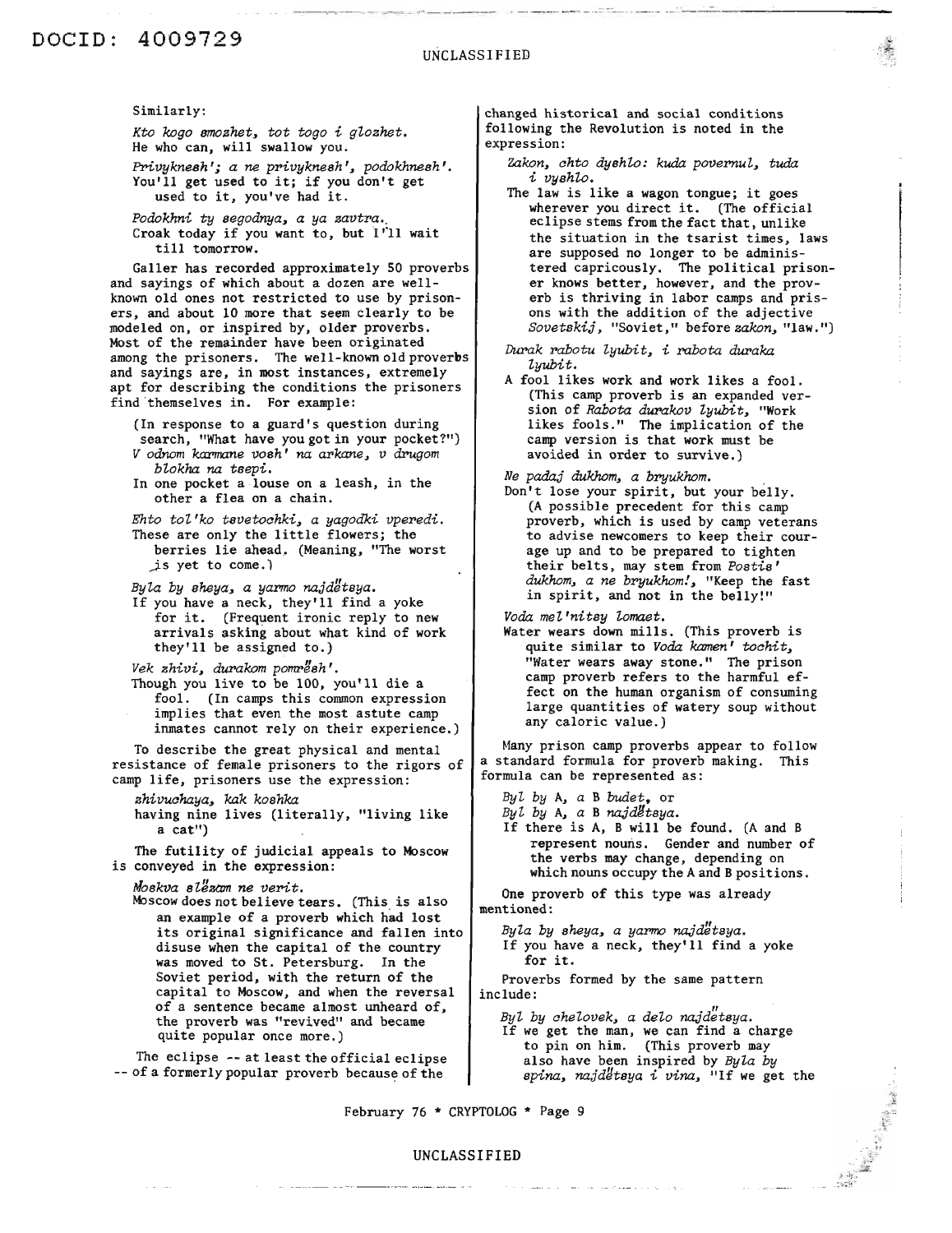man (literally, 'the person's back'), we'll find out what he's guilty of.")

*Byla by kost', a shkura narastët.* 

If the bone is left, the hide will grow back. (This expression is used by inmates to cheer each other up. It was popular during, the war and postwar years, when malnutrition was common in the camps.)

Two proverbs which apparently have no counterparts in standard Russian and which are thought to be of recent prison camp origin are:

*Chem dobru propadat', Zuahshe pust' puzo Zopnet.*

Rather than waste the good, it is better to let the belly burst. (Implication is that, under camp conditions, everything has to be utilized, even if the results might be harmful.)

*FPokuror medved', a khozyain aherpak.*

The prosecutor is a bear, but the ladle is your master. (The proverb describes the contrast between the prosecutor or other duly constituted authority, on the one hand, and the necessity of adapting oneself to unwritten camp rules, on the other. Survival in camps means an unceasing struggle for the ladle, that is, enough to eat.)

#### *Abbreviations*

Approximately 10 percent of Galler's glossary consists of various abbreviations. These abbreviations are formed in the same manner as abbreviations in standard Russian, and fall into the following categories:

- abbreviations formed from the initial *Zetters* of the words represented,
- abbreviations formed from the initial *syllabZes* of the words represented,
- abbreviations formed from a mixture of initial letters and syllables,
- abbreviated *words* consisting of an abbreviated adjective prefixed to an inflectable noun, and
- other abbreviated *words* formed anomalously.

In most instances these abbreviations are pronounced letter by letter, with the stress falling on the last ietter. Such abbreviations are usually not inflected, but they usually retain the gender of the abbreviated words (that is, an abbreviation referring to a woman will require the use of a verb with a feminine ending). Examples:

*ZhVN (zhena vraga naroda),* pronounced *"zheve-en"*

wife of an enemy of the people

- *KVCh (kuZ'turno-vospitatel'naya ahast'),* pronounced *"ka-ve-ahe"*
- culture and education unit. (Despite the feminine gender of *chast'*, this abbreviation is usually considered neuter, as in

*KVCh privezZo* [rather than *privezla] kinokartinu*, "The KVCh brought in a movie.")

If the initial-letter abbreviation happens to contain a medial vowel that makes the abbreviation pronounceable as a word, the abbreviation is usually inflected and otherwise treated as a masculine singular noun, even if the principal word in the abbreviation is not masculine singular. Examples:

- *BUR (barak usilf;nnogo rezhima),* pronounced *"bur"*
- strict discipline barracks
- *SLON (severnye Uxgerya osobogo naznaaheniya),* pronounced *"sZon"*
- Special-Purpose Northern Camps

*VTeK (vneoaherednaya trudovaya komissiya),* pronounced *"vtek"* (vowel *e* is inserted to make abbreviation pronounceable as a word)

special commission to determine working ability

*Z/K (zakZyuah:Innyj),* pronounced *"ze-ka"* prisoner. (This is the official form of reference and address, both in written statements and in spoken announcements, e. g., *Grazhdane Z/K!,* "Prisoners!" The unofficial abbreviation used among the prisoners themselves is zehk, inflected as an ordinary masculine noun.)

*Initial-syllable abbreviations*

Abbreviations of this type are pronounceable as words and usually inflect as ordinary masculine nouns. Examples:

*naahkar (naahal 'nik karauZa)* chief of camp guards *seksot (sekretnyj sotrudnik)* collaborator. (Literally, "secret co-worker")

*Mixed (Zetter-and-syZlable) abbpeviations*

Such abbreviations which end in a consonant usually inflect as a singular masculine noun. Examples:

*GULAG (QUxvnoe ypravlenie Uxgerej)* Chief Directorate of Camps

*SMERSh (Smert' !!J:!pionam!)*

Death to spies! (SMERSh was a subsection of the Special Division (1942-1946), an or- gan of the secret police attached to the Soviet armed forces. SMERSh was in charge of interrogating ex-POWs to determine whether or not they were German spies.)

Such abbreviations which end in a vowel mayor may not inflect, depending on stress. Examples:

*vokhra (voenizirovannya* okhran~) camp garrison. (E. g., *komandir vokhry*, "commander of the camp garrison.")

*vPidZo (vremenno ispolnyayushahij* ~olzh*nostej loshadi)*

human tractive power, literally "acting

February 76 \* CRYPTOLOG \* Page 10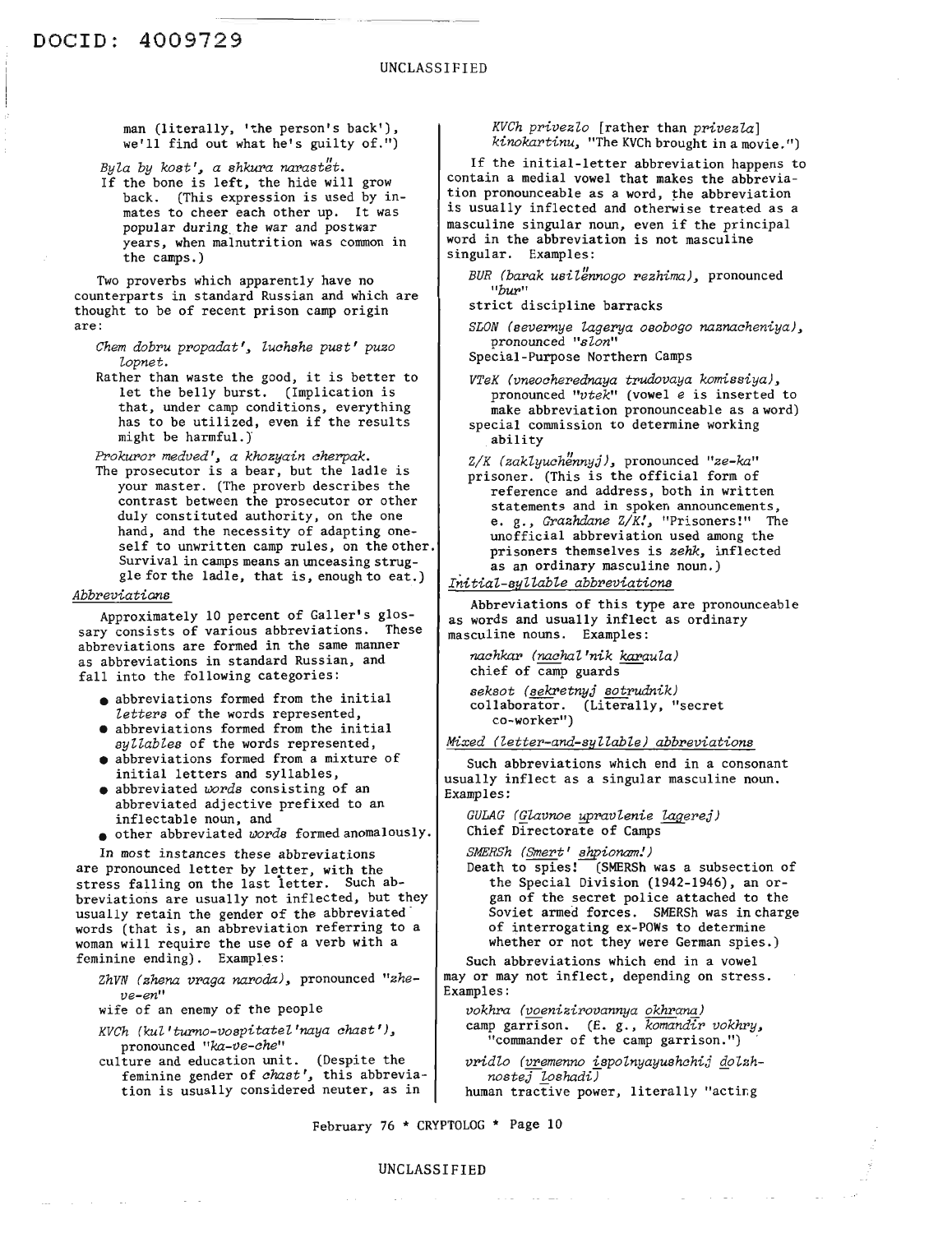horse" (Abbreviation *vrid* is standard officialese for "acting," as in "Acting Chief".) *shizo (sht:roafrzoj izoZyator')* special solitary confinement (solitary

confinement cell, under the jurisdiction of a special commandant, which is maintained for prisoners being interrogated for crimes committed in camp)

#### *Abbpeviated wopds with abbpeviated adjective as ppefix*

hbbreviated words of this type retain the gender and inflection of the basic noun to which the abbreviated adjective is prefixed. Examples:

 $sanchast'$  *(sanitarnaya chast')* medical unit (In camp life, the central medical office for a camp district, serving 5 or 6 camp sections.)

*nadzopsZuzhba (nadzoPnaya sZuzhba)* supervisory service (the camp's supervisory staff)

*guzhPabsiZa (guzehevaya pabochaya sila)* tractive force (generic technical term for all kinds of available tractive power -- mechanical, draft animals, and human)

#### *Othep types of abbpeviated wopds*

Other types of abbreviated words formed anomalously include:

*gar>antijka (gapantijnaya pajka)* guaranteed ration (450-550 grams of bread, not dependent on work quotas, which is given to invalids and certain employees such as office workers and orderlies)

*vyshka (vysshaya mepa nakazaniya)* death sentence (derived from officialese "highest measure of punishment")

*vagonzak (vagon dZya zakZyuch9nnykhJ* (also *called stoZypinskij vagon,* "Stolypin car")

prisoners' car (a railroad car for transporting prisoners. Alternate name is derived from name of prerevolutionary Minister of the Interior, Petr Arkad'evich Stolypin, Car is designed to accomodate 8 prisoners, but usually carries 25-28.)

*ChSIRovka* (derived from official abbreviation *ChSIR* = *chlen sem'i izmennika Rodine)*

female member of a traitor's family

#### *CpiminaZ ar>got*

Soviet prison camp authorities and the prison inmates themselves divide the prisoners into two categories: criminals proper (the "criminal element"), and political prisoners. The vast majority of the prisoner population consists of political prisoners. These, together with the nonprofessional criminals, are regarded as outsiders by the smaller,

tightly organized professional criminal group. The hardened, professional criminals are called *upki* (singular *UPka),* or *bZatnye* (singular blatnoj). The professional criminals are covered by the criminal code and have the rights of criminals. Among themselves they have their own code and customs and, because<br>they are trusted by the Soviet authorities more than the political prisoners, they usually have power and privileges far *out* of proportion to their limited numbers. Criminals are cus- tomarily given the easiest jobs in camp, are assigned to positions of authority over the political prisoners, and they make use of their advantageous position to terrorize and generally victimize the political prisoners, whom they call *fpajepa* ("pigeons," "dupes").

Since political prisoners were, from the beginning, confined together with the criminals, the special jargon of the criminal soon became the common property of both categories of prisoners. In its earliest form, prison camp speech consisted almost entirely of the criminals' prerevolutionary jargon. But new words and expressions, devised to reflect new conditions in the camps and in Soviet free life, were gradually added to this initial stock of words until -eventually they came to outnumber the criminal component.

In prerevolutionary Russian, the criminals' own designation for their argot was *blatnaya muzyka* ("thieves' cant"); more recently it is *fenya,* presumably from an earlier *afenya* or *rech'* ("peddlers' speech"). The expression *botat' po-fene* ("to speak in criminal argot") is also used. Galler's glossary contains more than <sup>100</sup> items that can be positively identified as being of criminal argot origin.

#### *Obscenities*

Obscenities, vulgarities, and curses constitute a prominent feature of prison camp speech, but they are probably used no more widely there than among soldiers, students, and workers - male and female -- and in other groups. But the grim life of prisoners encourages the use of obscenities and abusive speech and is the only form of rebellion to camp conditions which is open to the prisoners. Foul, abusive speech is used equally by camp authorities and sometimes deliberately so by interrogators as onc device for breaking the spirit of the prisoner and forcing him to confess to his "crimes." The constant use of abusive speech by overseers and guards seems to be part of a deliberate design to vilify and dehumanize the victims.

This is the part of the glossary <sup>I</sup> think it is appropriate to gloss over before a mixed readership, but the glossary contains a wide assortment of expletives fully defined and explained with samples of their use. According to the authors of the glossary, none of the obscenities contained in it originated in Soviet camps and prisons, and none of them deal exclusively with

February 76 \* CRYPTOLOG \* Page **11**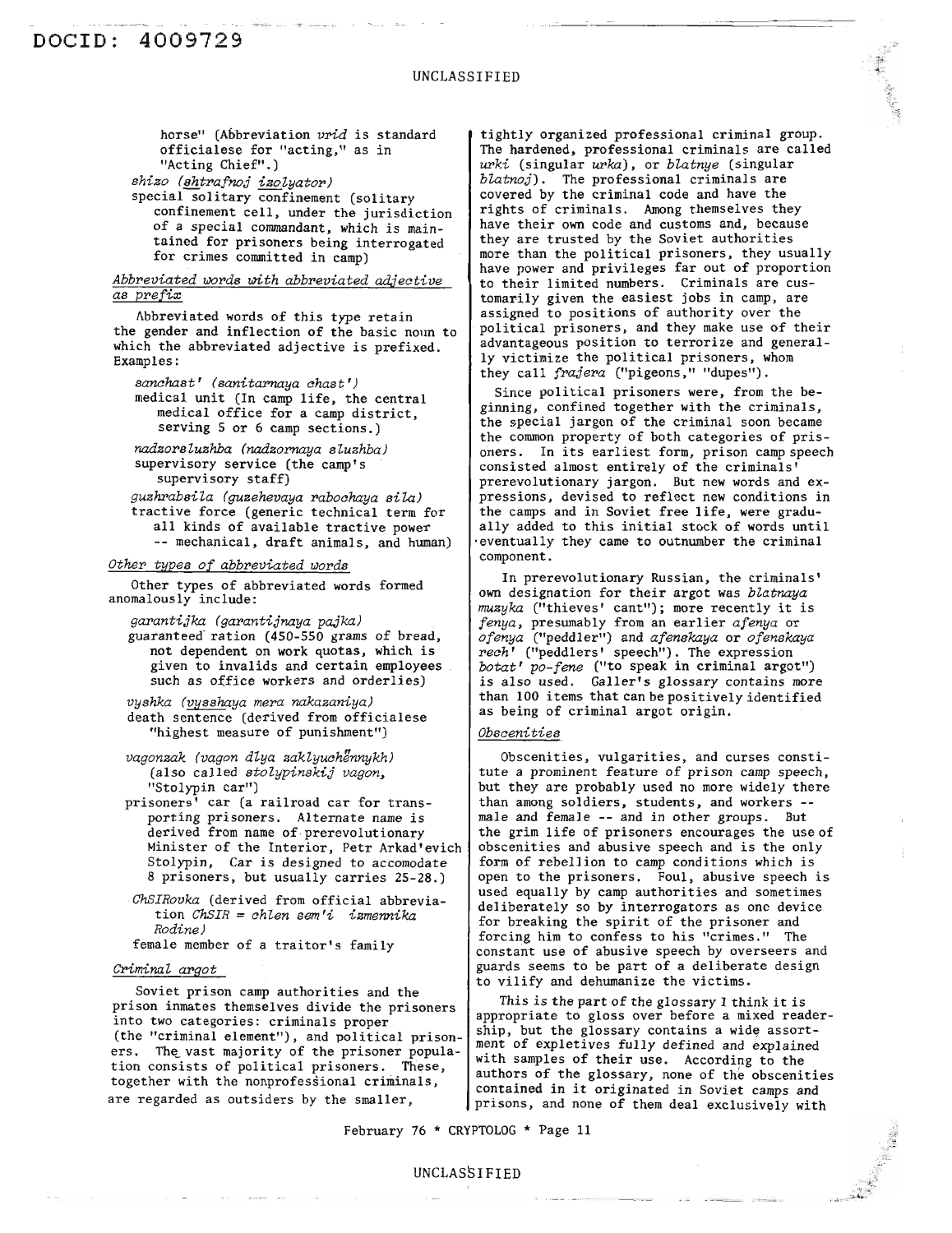aspects of camp and prison life: most of them can only be regarded as standard Russian obscenities.

#### *Residue*

The largest portion of the glossary is made up of forms which are neither proverbs and sayings, nor abbreviations, nor criminal argot, nor obscenities. Most of the items in this residual category consist of entirely new formations for persons, events, institutions, or procedures relating to Soviet camp and prison life. As one might expect, these words are derived primarily from new combinations of Slavic roots and affixes, as well as from changing the meanings of 01 words. One example of such word formation is the prisoner's word *dokhodyaga* ("a goner"), which is derived from the standard Russian word dokhodit' ("to reach, to go as far as, to be exhausted") and the suffix *-yaga* which designates a person.

#### *Gl'im humor*

It becomes clear to the reader of Galler's glossary that no matter how grim and hopeless the prisoner's condition, his sense of humor does not normally fail him. Communist slogans are often a target of the prisoners' wit, although tampering with slogans is dangerous and even in camp a prisoner could be given an additional sentence for that and other infractions.

The following examples are based on the phonetic similarity between the slogan and the parody: .

*SotsiaZistiaheskaya bditeZ'nost'* Socialist vigilance *SotsiaZistiaheskaya baditeZ'nost'* Socialist flatulence<sup>2</sup>

*BytiU opredeZyaet soananie.* Being determines consciousness. *BitiU opredeZyaet soananie.* Beating determines consciousness.

A kind of ironic encouragement to newcomers to camp may be found in the fact that the soonto-be-lost belly is referred to as *sotsnakoplenie* ("socialist accumulation"). And, finally, the prisoners' attitude and perhaps their whole philosophy might be summed up in the following refrain:

*Pod"/Jrn budet, ne budi. Raavod budet, ne budi. Obed budet, dva raaa budi.* When reveille comes, don't wake me. When time to work comes, don't wake me. When it's dinner time, wake me twice!

2Aunt Hattie, don't look this up!

(UNCLASSIFIED)



February 76 \* CRYI'TOLOG \* Page 12



"Every bit of extra knowledge we can acquire may, on some unforeseen occasion, when time is of the essence, save a call to the Central Information Center, a search through reference books, or the use of a stilted phrase because the exactly right word refuses to come to mind."



CLASSIFICATION CORRECTION NOTICE:

In the December 1975 issue of CRYPTOLOG, please change the classification of the article "Graphic Analysis of Linear Recursive Sequences," pp. 6-8, from UNCLASSIFIED to:

SECRET -- HANDLE VIA COMINT CHANNELS ONLY.

(This notice is CONFIDENTIAL - INCCO.)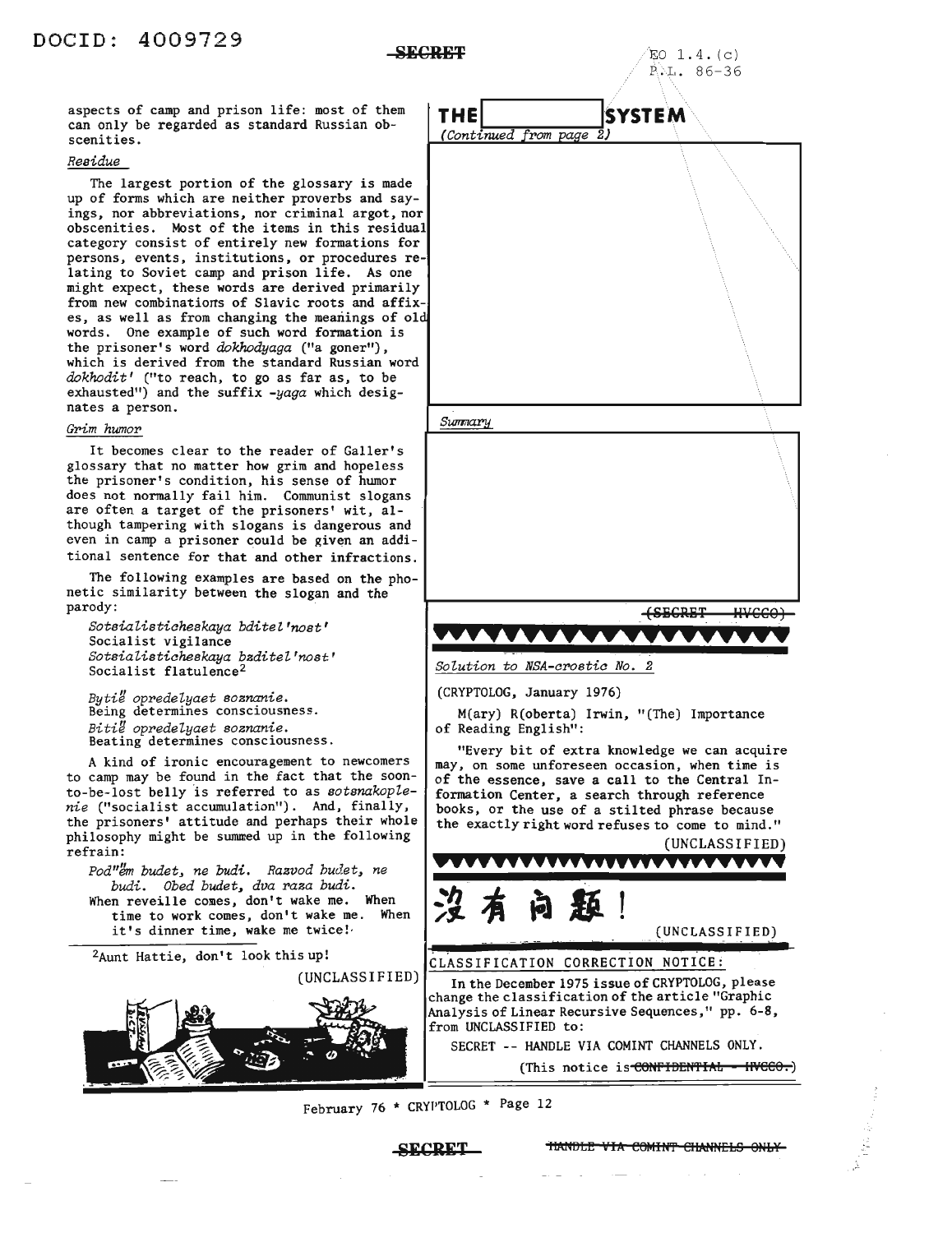

## *THE PREBENDARY* **®,** *THE PROPHET, or: How to Score Probabilistic Predictions*

In that old classic of combinatorics "Choice and Chance," the Prebendary (W. A. Whitworth) cautions the reader against gambling, even on fair bets. If a man has a thousand pounds in total fortune, he does not flip a coin for £1000 because the unpleasantness of ruin could scarcely be balanced by the pleasure of a second £1000. Nor would he be wise to hazard any lesser amount continually, for he would, with probability one, go broke eventually. Verily, saith the Prebendary, "the winning of an even wager increases a man's property in less ratio than that in which the losing of the wager decreases it."

The Prebendary evaluates a fortune by its logarithm. Losing half one's fortune balances against doubling the fortune, so he would not risk more than half his fortune on a flip to double it. More generally, he regards a wager as prudent only if the expected increase in the logarithm of his fortune is at least zero. If he doubles his fortune, its logarithm increases by log 2; if he halves his fortune, its logarithm decreases by log 2. Therefore he can make a double-or-halve bet provided he has at least an even chance of winning. He would not flip a coin for a pound because, whatever his fortune f, his expected log fortune after the flip would be

$$
\frac{1}{2} \log (f+1) + \frac{1}{2} \log (f-1) =
$$
  

$$
\log \sqrt{(f+1)(f-1)} = \log \sqrt{f^2-1},
$$

which is less than log *f.*

But hark! There's the good Prebendary himself, sloshing his way across Foggy Bottom and reflecting on the folly of the denizens, who are inveterate speculators upon the next day's weather. "Fact is," the Prebendary is saying to himself, "it rains an average of every other day here, but none of these chaps has any inkling which. The Verger is no mean prophet with his barometer and charts, but no gambler either. Why don't I use his predictions? Just how good are they?

"Hmm. If the Verger calls for rain (or shine) with some probability  $p$  greater than one-half, how much of my fortune might I wager -- at even odds with the local yokels -- on rain (or shine)? If I wager  $x$  pounds, then, assuming  $p$ , my expected log fortune on the morrow will be

## **REED DAWSON, P12**

And, if my calculus fails not, I maximize E by choosing  $x = (p-q)f$ . Then if I win, log  $f$ increases to

$$
log [f+(p-q)f] = log 2pf = log f + log 2p,
$$

whilst if <sup>I</sup> lose, my log fortune dwindles to log *f* <sup>+</sup> log *2q,* where *2q* is less than unity. Therefore the value of the Verger's prophecy is in proportion to the logarithm of double the probability he assigned to what actually happened. I'll wager conservatively and keep tabs on the prophet by scoring him log 2p when he's right and log *2q* when he's wrong."

The moral is that a sequence of predictions on a recurrent two-valued outcome can be scored by averaging log  $2x_i$ , where  $x_i$  is the probability assigned to the occurring outcome. One could, for example, score Louis Allen's probability of rain the following day against the mean daily average probability, or against a Markov model where the transition probabilities between rain and shine are estimated from past records.

If the base of the logarithms is 2 (or the scores are log  $2x_i/\log 2$  to any base), perfect information, as when  $p = 1$  and the predicted event happens, scores unity. If the prophet says  $p = 1$  (or 0) and comes a cropper, he scores minus infinity and should be relegated to a brokerage house or campaign committee.

The application is to all fields of prophecy and forecasting, including scoring intelligence assessors who say there's probability  $p$  that the Arabs will up the price of oil, *q* that the Syrians will attack, and *z* that World War III will start in Angola. If several prophets assign divers probabilities to the same events, it becomes possible to say which prophet is best, and whether the best is any good.

For an economic illustration, suppose the price of gold rises or sinks daily as indicated by the arrows in the chart below, and that prophets Aand B assign the prior probabilities of rise given.

| Day: 1                 |           |              | - 4    |     |              |              |     |
|------------------------|-----------|--------------|--------|-----|--------------|--------------|-----|
| Prophet $A: .5$        |           | ۰8           | $.3 -$ |     | $\cdot$ 6    | . 4          |     |
| Prophet $B: .3$        | $\cdot$ 7 | .9           |        | 4   | - 4          |              |     |
| Price: $\mathbf{\Psi}$ | Λ.        | $\mathbf{A}$ | w.     | N.  | $\mathbf{T}$ | <b>J</b>     |     |
| $A$ 's score:          | .49       | . 68         | .49    | .85 | .26          | $\cdot$ . 26 |     |
| B's score: .49         | .49       |              | .85 1  |     | $.26 - .32$  | .68          | .85 |

The average scores are .50 for A and .54 for B. Both are supplying what might be called half-information, but B is the better by an  $E = p \log (f+x) + q \log (f-x)$ , where  $q = 1-p$ .  $\begin{cases} \text{matrix-interactions, out 5 is the better by} \\ \text{average of 0.04 over this meager sample.} \end{cases}$ 

February  $76 * \text{ CRYPTOLOG} * \text{Page 13}$  Pl-Feb  $76-53-24367$